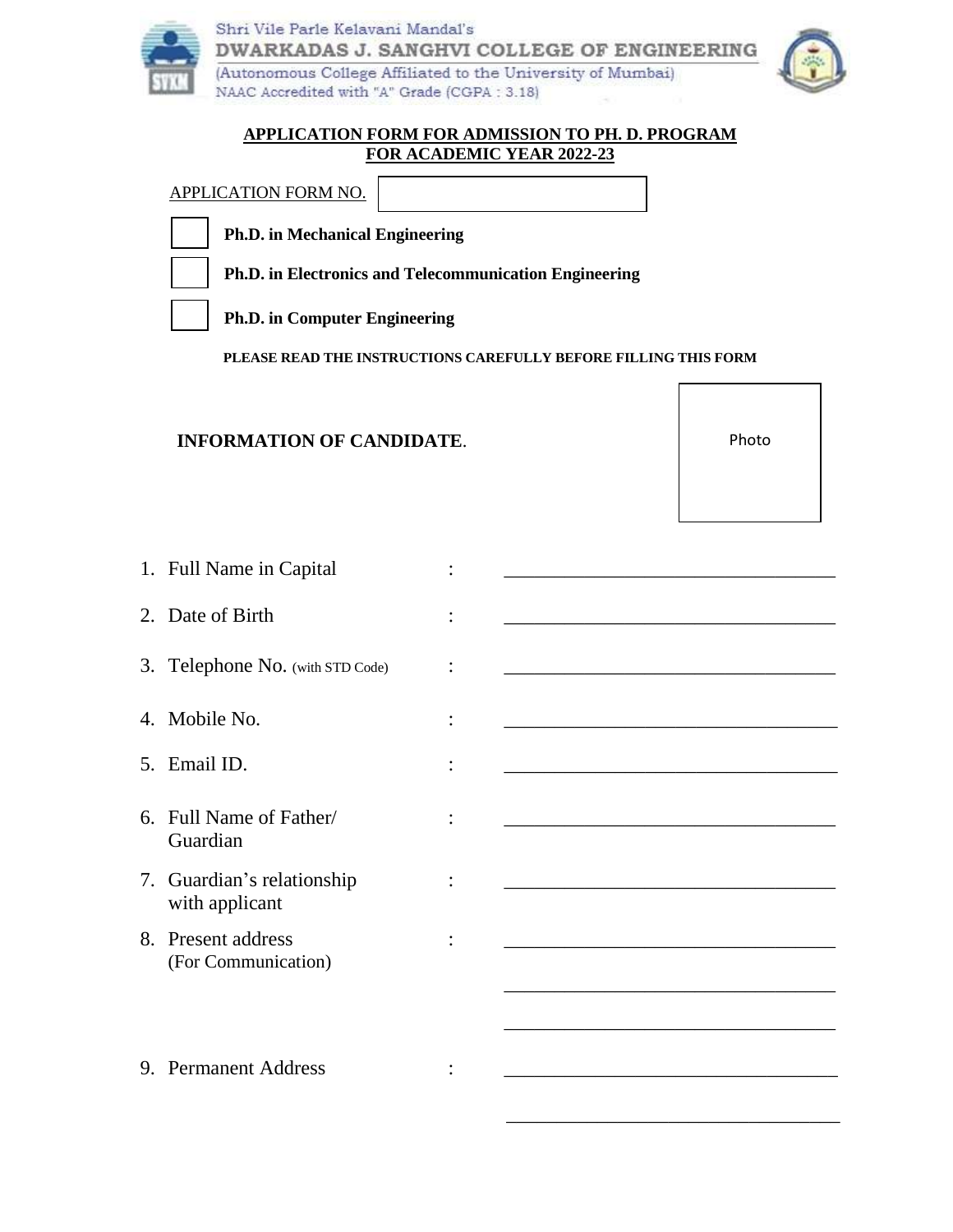| 10. Score in GATE<br>Examination (if any)                                                 |  |
|-------------------------------------------------------------------------------------------|--|
| 11. Year of qualifying GATE<br>Examination                                                |  |
| 12. Score in PET (qualifying exam) :<br>& Month and year of passing,<br>Stream & Seat No. |  |
|                                                                                           |  |
| 13. Name of Qualifying<br>Examination (M.E./M.Tech)                                       |  |
| 14. Have you passed Final<br>Qualifying Examination in<br>first attempt (yes/no)          |  |
| 15. Month and Year of passing<br>Degree Examination                                       |  |
| 16. Elective subjects in final year                                                       |  |

## 17. Academic Details in Engineering / Technology:

| Qualification | Institute / University | Month / Year of<br>passing | $%$ of<br>Marks/Grades/CGPA |
|---------------|------------------------|----------------------------|-----------------------------|
|               |                        |                            |                             |
|               |                        |                            |                             |
|               |                        |                            |                             |

18. Details of Professional Experience:

| Sr.<br>No. | Name of the<br>/Institution |  | Industry/ | Organization | Period of Working |    |
|------------|-----------------------------|--|-----------|--------------|-------------------|----|
|            |                             |  |           |              | From              | To |
| 1.         |                             |  |           |              |                   |    |
| 2.         |                             |  |           |              |                   |    |
| 3.         |                             |  |           |              |                   |    |
| 4.         |                             |  |           |              |                   |    |